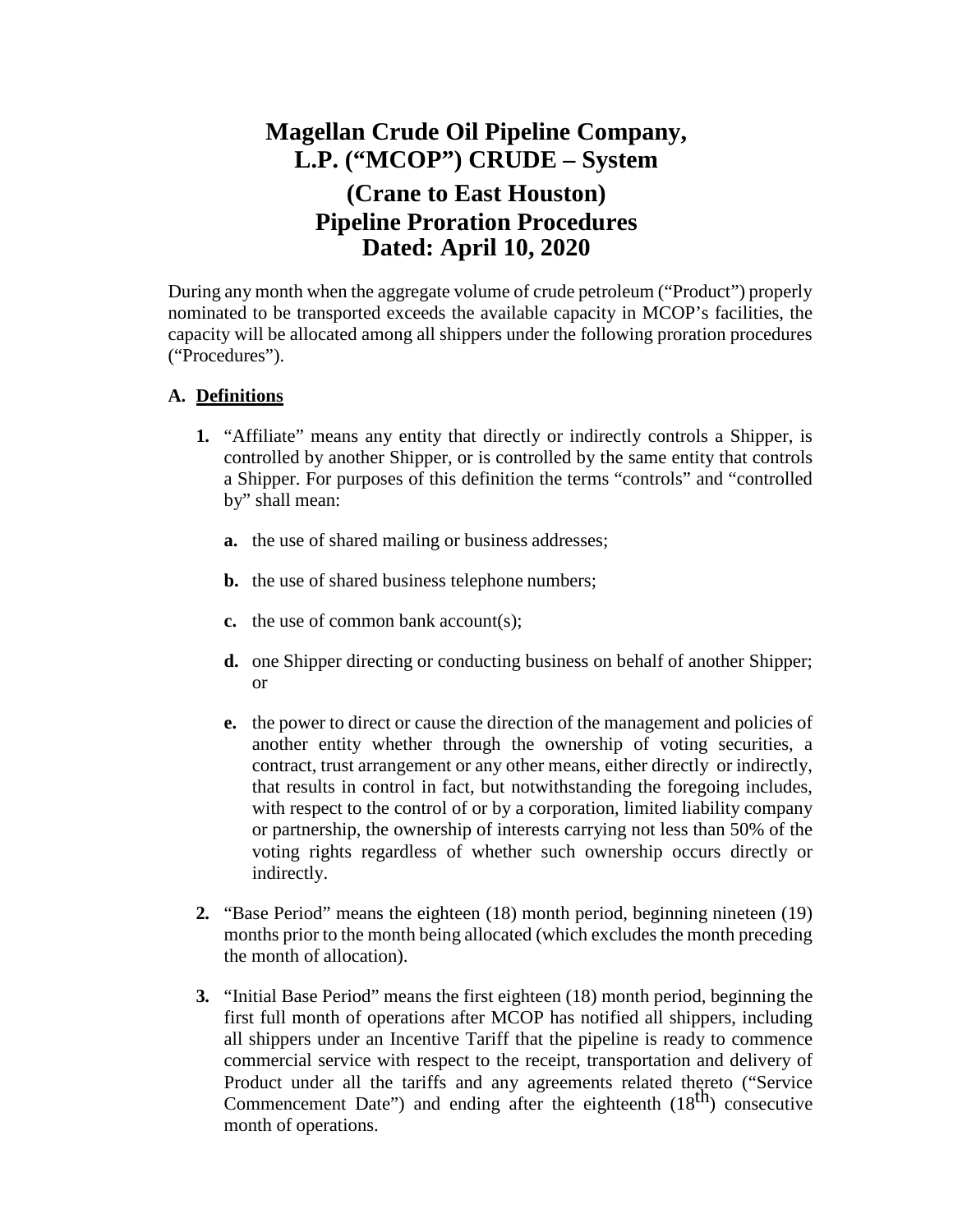- **4.** "Shipment" means the actual volume of Product delivered through MCOP's facilities; provided, however, during the Initial Base Period, Regular Shipper's minimum commitments and actual shipments will both be used to compute a Regular Shippers' historical Shipments, as follows:
	- **a.** For the first  $(1<sup>st</sup>)$  month of the Initial Base Period, each Regular Shipper's eighteen (18) historical Shipments will be deemed to equal such Regular Shipper's minimum commitment, and, if such minimum commitment is a payment commitment rather than a volume commitment, then for purposes of these Procedures only, the minimum commitment shall equal the volume upon which the minimum payment commitment is based.
	- **b.** For the second  $(2^{nd})$  month of the Initial Base Period, each Regular Shipper's eighteen (18) historical Shipments will be deemed to equal one (1) month of the Regular Shipper's actual Shipments and seventeen (17) months of the minimum commitment.
	- **c.** For each subsequent month during the Initial Base Period, each Regular Shipper's eighteen (18) historical Shipments will be deemed to equal the average of actual Shipments for each month since the Service Commencement Date and the minimum commitment for an additional number of months as needed to equal eighteen (18) historical months.

For example, if Regular Shipper ("Shipper A") commits to ship 20,000 barrels per day in a payment commitment agreement, Shipper A would initially be credited for 20,000 barrels per day (the average of 20,000 barrels per day for eighteen (18) months) for computing its proportion of total shipments. Assuming Shipper A ships 25,000 barrels per day during the first  $(1<sup>st</sup>)$  month of the Initial Base Period, then for the second  $(2<sup>nd</sup>)$  month, Shipper A would be deemed to have made Shipments equal 20,278 barrels per day (the average of 25,000 barrels per day of actual shipments during the first  $(1<sup>st</sup>)$  month of the Initial Base Period and 20,000 barrels per day of the minimum commitment for the remaining seventeen (17) months) for computing its proportion of total shipments. This procedure would continue for each of the eighteen (18) months of the Initial Base Period until the Regular Shipper established eighteen (18) months of actual Shipment history.

- **d.** If a Regular Shipper experiences an event of force majeure during the Initial Base Period that prevents it from delivering Product for Shipment, the Regular Shipper will be deemed to equal the minimum commitment for such month.
- **5.** "New Shipper" means any shipper that does not qualify under the definition of a Regular Shipper.
- **6.** "Regular Shipper" means any shipper who (a) shipped any volume of Product for at least twelve (12) months of the Base Period, or (b) has executed a payment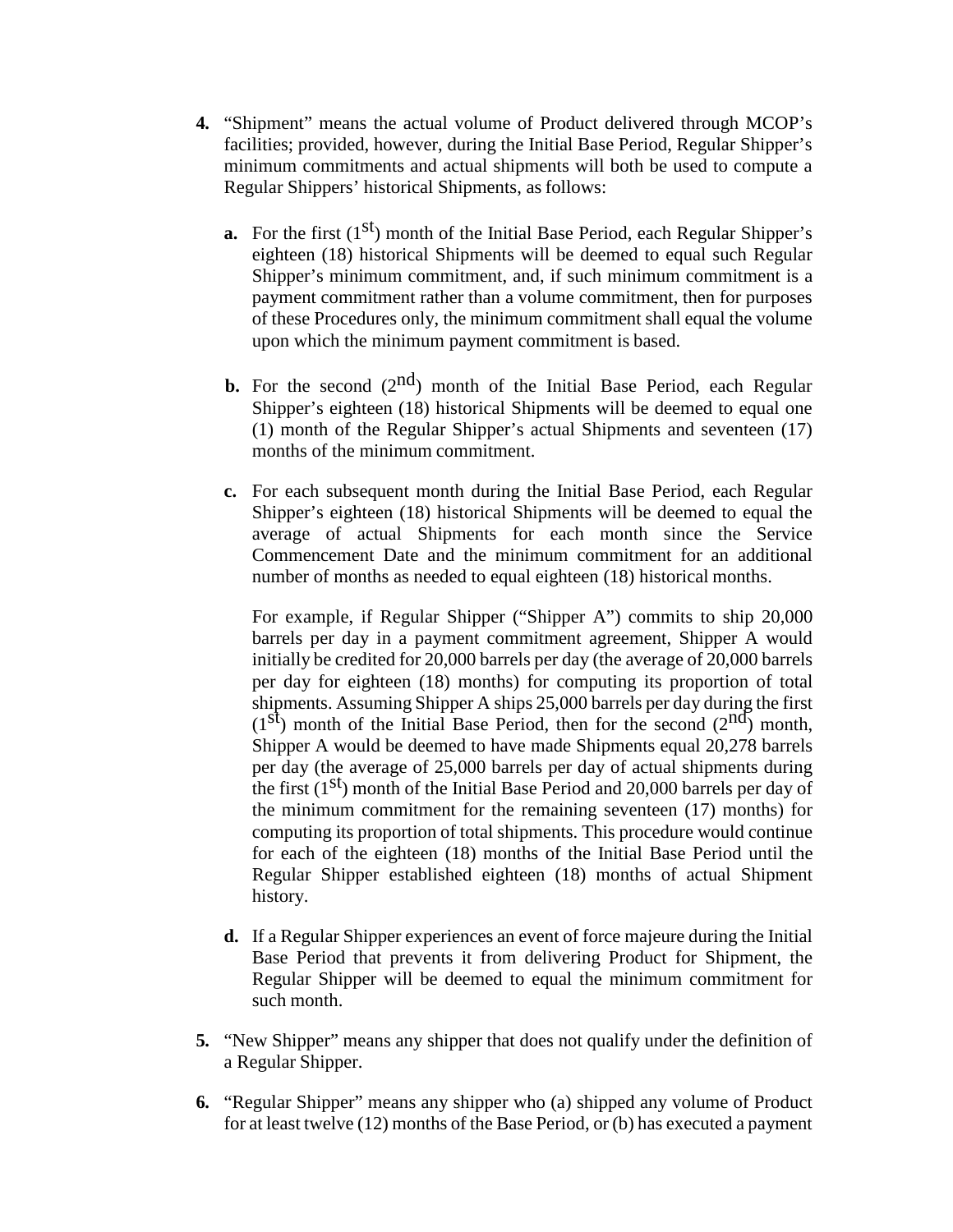commitment agreement with Magellan which requires minimum payments for shipments on MCOP's facilities originating from Crane, TX or additional origins made available for use.

## **B. Allocation Method**

- **1.** Capacity will be allocated on a monthly basis.
- **2.** Each New Shipper will be allocated a maximum of 3% of the capacity of MCOP's facilities. If the total allocation for individual New Shippers exceeds 10% of total capacity of the MCOP facilities, each New Shipper's allocation will be reduced on a proportional basis so that the aggregate capacity allocated to New Shippers equals 10% of the total capacity; provided, that if such pro rata allocation in a given month results in no New Shipper being allocated the monthly minimum volume set forth in Item 40 of the Rules and Regulations (the "Minimum Nomination Allocation"), then MCOP will administer a lottery using a random number generating process for the total number of Minimum Nomination Allocations available to New Shippers. A New Shipper may not participate in the lottery process for a given month if it is an Affiliate of a Regular Shipper. Additionally, only one (1) entity among a New Shipper and its Affiliates may participate in the lottery process for a given month. Detailed procedures regarding MCOP's lottery process are outlined in Section E below.
- **3.** All capacity not allocated to New Shippers will be allocated to Regular Shippers. The capacity will be allocated based on each shipper's respective proportion of total Shipments during the applicable Base Period, as adjusted during the Initial Base Period in accordance with these Procedures.
- **4.** Allocated capacity of one shipper may not be assigned, conveyed, or used by another shipper during such time as these Procedures are in effect.

### **C. Procedural Schedule**

- **1.** Shipper nominations must be emailed to MCOP's designated scheduler ("Scheduler") prior to 5:00 p.m. central time the fifteenth  $(15<sup>th</sup>)$  day of the month preceding the month for which the nominations apply; provided, however, to accommodate the administration of the lottery process, New Shipper nominations must be submitted via the Cobalt system or emailed to the Scheduler prior to 5:00 p.m. central time the thirteenth  $(13<sup>th</sup>)$  day of the month preceding the month for which the nominations apply.
- **2.** The Scheduler will, within two  $(2)$  working days after the fifteenth  $(15<sup>th</sup>)$  day of the month preceding the month for which the nominations apply, reply by email or via the Cobalt system to the shippers with their allocated capacity based on the Procedures described above.
- **3.** Except as provided in Section E.1.c. below, each shipper must, within one (1) working day after the Scheduler's email pursuant to Section C.2 above, reply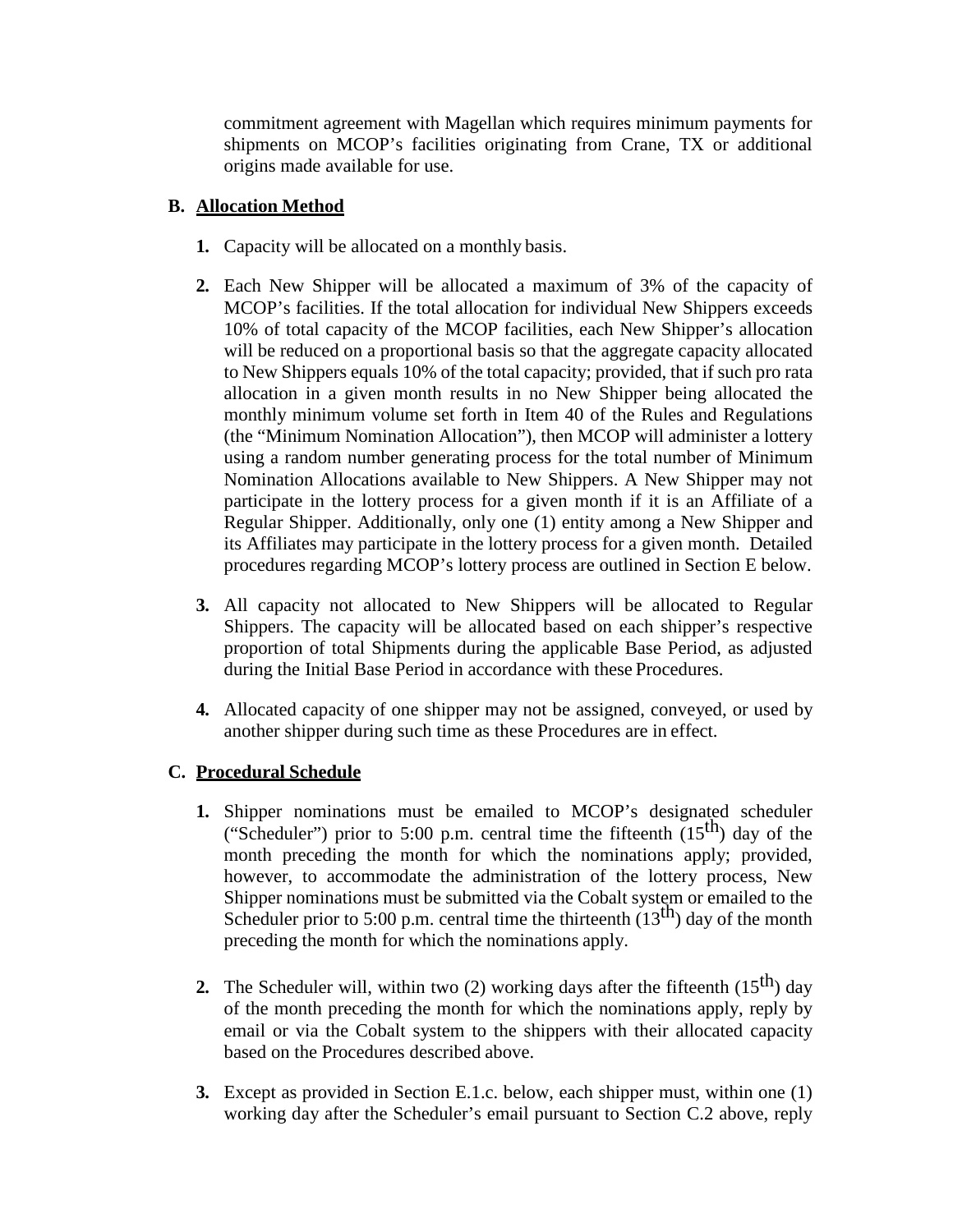by email or via the Cobalt system to the Scheduler of its acceptance of the allocated capacity. If a shipper does not notify the Scheduler of its acceptance, its allocated capacity will be allocated to the other Regular Shippers based on the Procedures described above.

- **4.** At the time of acceptance, a shipper may notify MCOP of its intent to reduce its nominated volumes below its allocated capacity amount. Any allocated capacity that is released by a shipper in this manner will be allocated to the other Regular Shippers based on the Procedures described above.
- **5.** After the Scheduler completes steps 1-4 above, the Scheduler will notify each shipper of its confirmed allocated capacity.

## **D. Shipper Obligation**

**1.** If a shipper does not tender for shipment its confirmed allocated volume during any month in which the MCOP facilities are prorated, the shipper will be invoiced and will be responsible for payment of an amount equal to the total allocated volume, less any volumes actually shipped by it during the month, times the then-current tariff rate; provided, however, in the event such shipper is a party to a payment commitment agreement with MCOP at that time, charges under this paragraph shall be without duplication of amounts due under the payment commitment agreement and shall only apply to the extent they would exceed charges due for such month under the payment commitment agreement.

### **E. Lottery Process**

- **1.** MCOP will administer a lottery process in order to allocate capacity to New Shippers pursuant to Section B.2 above as follows:
	- **a.** MCOP will use a random number generating process to randomly assign each New Shipper a number from one to the number representing the total number of New Shippers participating in the lottery (i.e. if there are thirty New Shippers, numbers one through thirty will be assigned).
	- **b.** The New Shipper assigned number one will receive the first Minimum Nomination Allocation. Thereafter, Minimum Nomination Allocations will be assigned to New Shippers sequentially, from lowest assigned number to highest assigned number, until all Minimum Nomination Allocations are allocated.
	- **c.** Following the lottery, MCOP will notify all New Shippers by email or through Cobalt as to whether or not they were allocated capacity in that month ("First Notice"). New Shippers who receive a Minimum Nomination Allocation in the lottery must, within approximately 1 business day after the First Notice (exact timing to be outlined in the First Notice), reply by email or via the Cobalt system to the Scheduler of its acceptance of the allocated capacity, which acceptance will be irrevocable and binding on the New Shipper in accordance with Section D above.